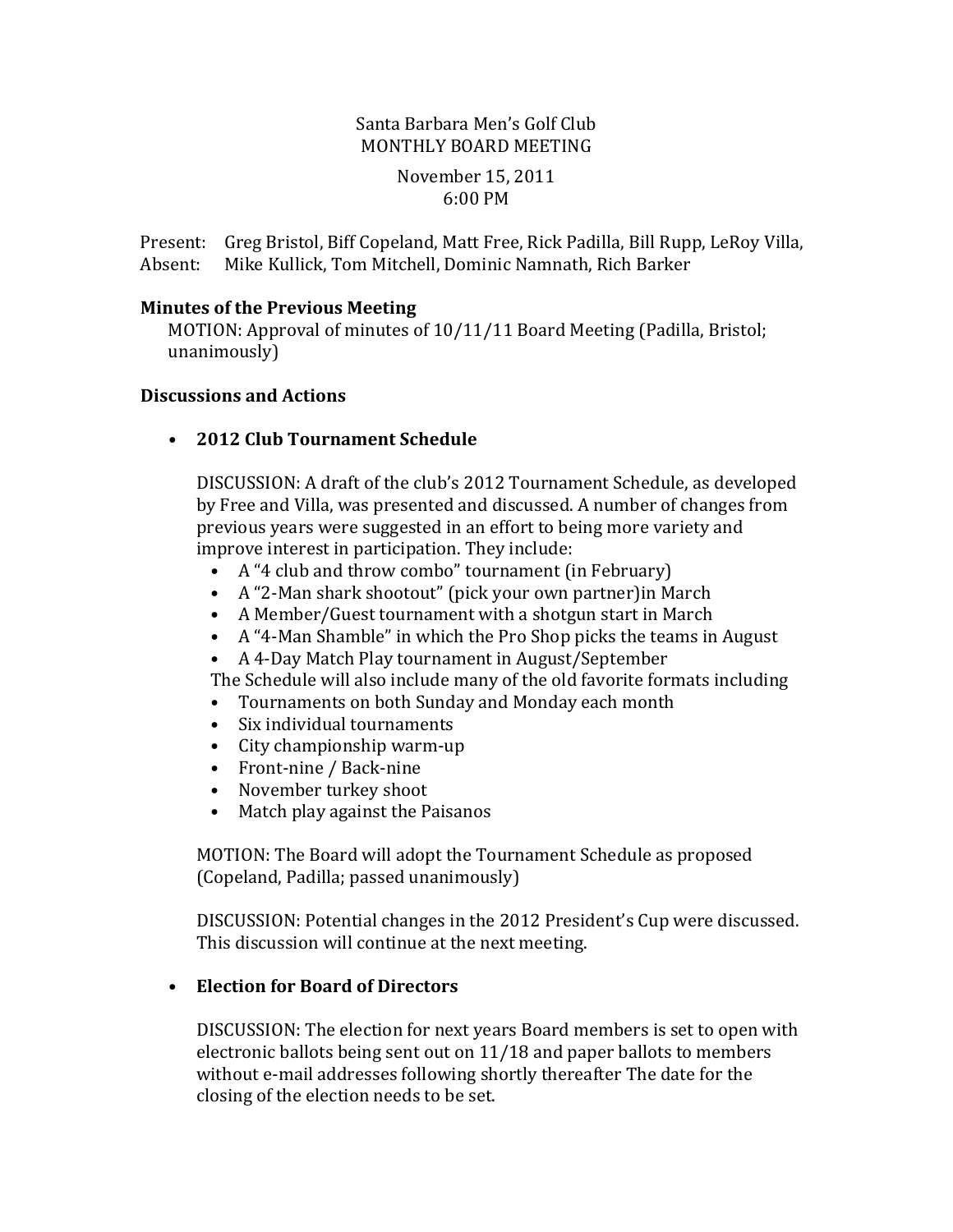MOTION: Ballots for Board membership will be accepted until Friday, December 9 at 5:00 pm at which time the election will close. DISCUSSION: The issue was raised as to who would count the election ballots. Specifically, concern was expressed that no candidate who is on the ballot should take any part in the receipt, handling or counting of the ballots.

MOTION: The Board will welcome Chris Talerico's offer to receive the ballots and count the votes. For electronic ballots, WebMaster Chris Ackler will give Talerico the results for his verification. All paper ballots will be mailed directly to Talerico at the Pro Shop. (Copeland, Bristol, passed unanimous)

#### **Discussions and Actions**

• Membership – Bill Rupp

Both new and renewal memberships are being received. All members are reminded that Club membership fees with increase by \$10.00 if you wait to renew until after December 29.

Newest "Money List" and "Knuth Points List" have been computed and are available in via the club's electronic Newsletter (see below)

### • Newsletter – Biff Copeland

A new e-mail campaign was initiated On Oct. 7 which allowed us to examine, and thus improve, the effectiveness of the Club's efforts to communicate with its members. The initial findings indicate that our communication has been poor. These findings include:

• Of the 339 members in the club, we did not have e-mail addresses for 31. **Conclusion:** Some members may no want to receive news of the Club but other members, who may want to, have not received it for some time. We need to verify that we have e-mail addresses of ALL members who wish to receive Club news.

• Of the e-mail addresses for the  $308$  members that we had, 25 (over  $9\%)$ ) were bad, resulting in the e-mail being returned (bouncing) and the members going uninformed about Club activities. **Conclusion:** 25 members who want to receive Club news have not been receiving it for a long time. We need to correct all non-functioning e-mail addresses and reduce the "bounce-rate" to zero.

• Of the 283 members who received an e-mail concerning Club news, only 88 members actually opened it! **Conclusion:** The vast majority of our members do not value the information they think will be in the e-mail and thus do not bother to open it. This is the most troubling finding of all. The Board's goal of increasing participation in Club events cannot be achieved if the members do not feel interested enough to open an e-mail and find out what those events are. We are open to suggestions for improving the "open-rate" but are undertaking to efforts now: 1) Increase the value of the information in the

e-mail so that, when they do go to the effort to open it, the members will